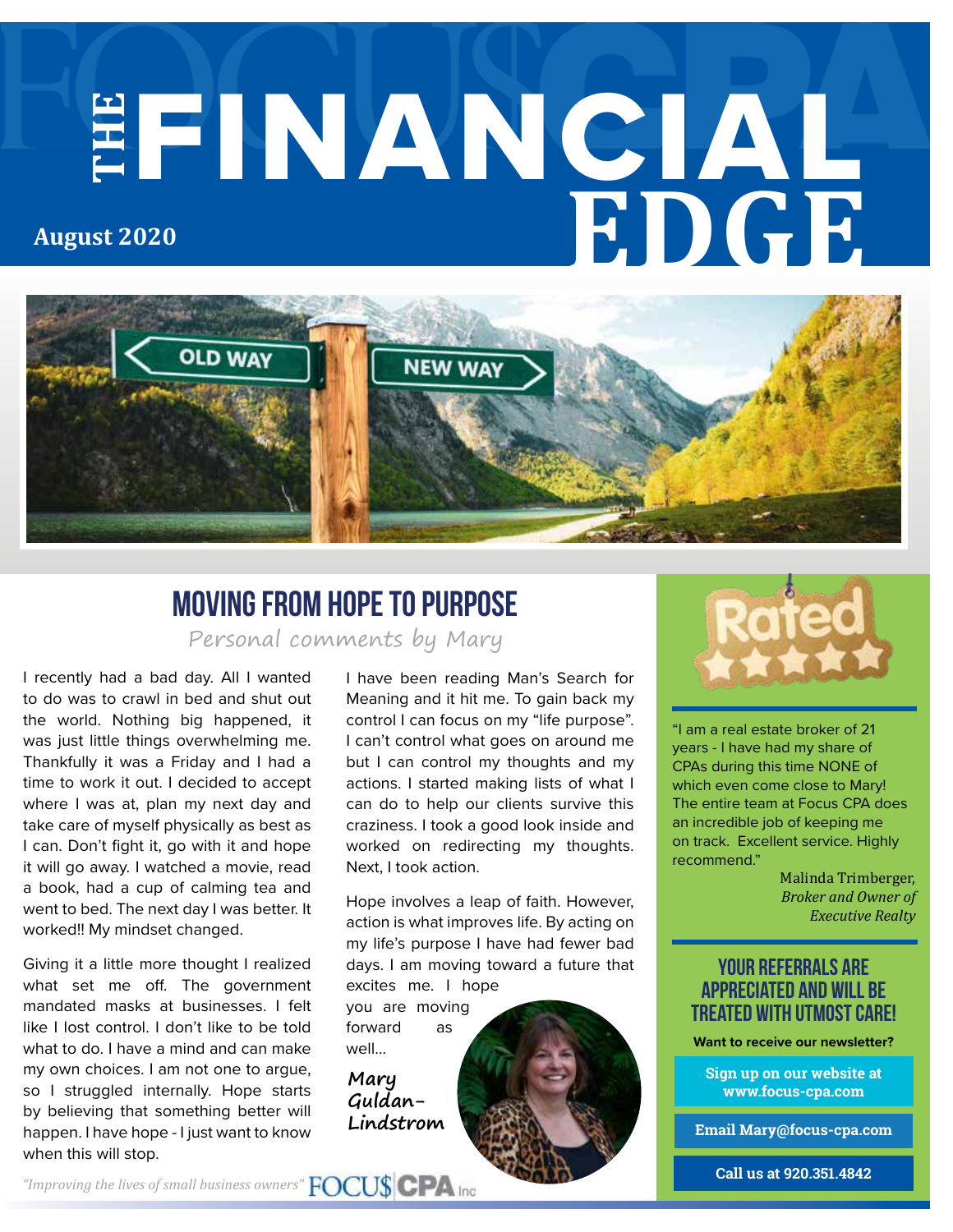# FOCU\$CPA Inc

# the book review

**TITLE:** Man's Search for Meaning **AUTHOR:** Viktor Frankl **TOPIC:** Psychology **EASY TO READ:** \$\$\$ (3 out of 5 dollars) **APPLICABLE TO SMALL BUSINESS:** \$\$\$\$\$ (5 out of 5 dollars)

**Summary:** This is a 1946 book by Viktor Frankl chronicling his experiences as a prisoner in Nazi concentration camps during World War II. He then describes his psychotherapeutic method, which involves identifying a purpose in life to feel positive about, and then vividly imagining that outcome.

**My recommendation:** I found some great nuggets of wisdom such as "'man does not simply exist; he always decides what his existence will be" and finding the unique meaning for your life. I found parts of it technical and struggled to take anything away from it. This felt like a college book.



Pages: 165 | Published: 1946



# WHAT TO DO IF YOU RECEIVE A TAX NOTICE..

Every year the IRS mails letters or notices to taxpayers for many reasons. Due to COVID 19 the IRS held back on some notices. Recently they started issuing the letters again.

#### **IF YOU RECEIVE A NOTICE….**

- **DON'T PANIC.** It won't help. Take a deep breath, review the notice and determine what the IRS or state tax authority is looking for.
- **DON'T IGNORE IT -** take timely action. Even if that action is to pass it on to your tax preparer.
- **DON'T REPLY UNLESS INSTRUCTED** to do so.
- **DO RESPOND TO A DISPUTED NOTICE.** If you don't agree, mail a letter explaining why they dispute the notice. Locate address on the contact stub included with the notice. They only accept snail mail.
- **AVOID SCAMS.** The IRS will never contact a taxpayer using social media or text message. The first contact from the IRS usually comes in the mail.

If you are working with us - send us the notice. We will review the letter and explain what needs to be done. We will tell you ahead of time if there is a charge. If you have purchased the "audit protection" or there was an error caused by us - there is no charge.

#### **ABSOLUTELY DO NOT IGNORE IT.**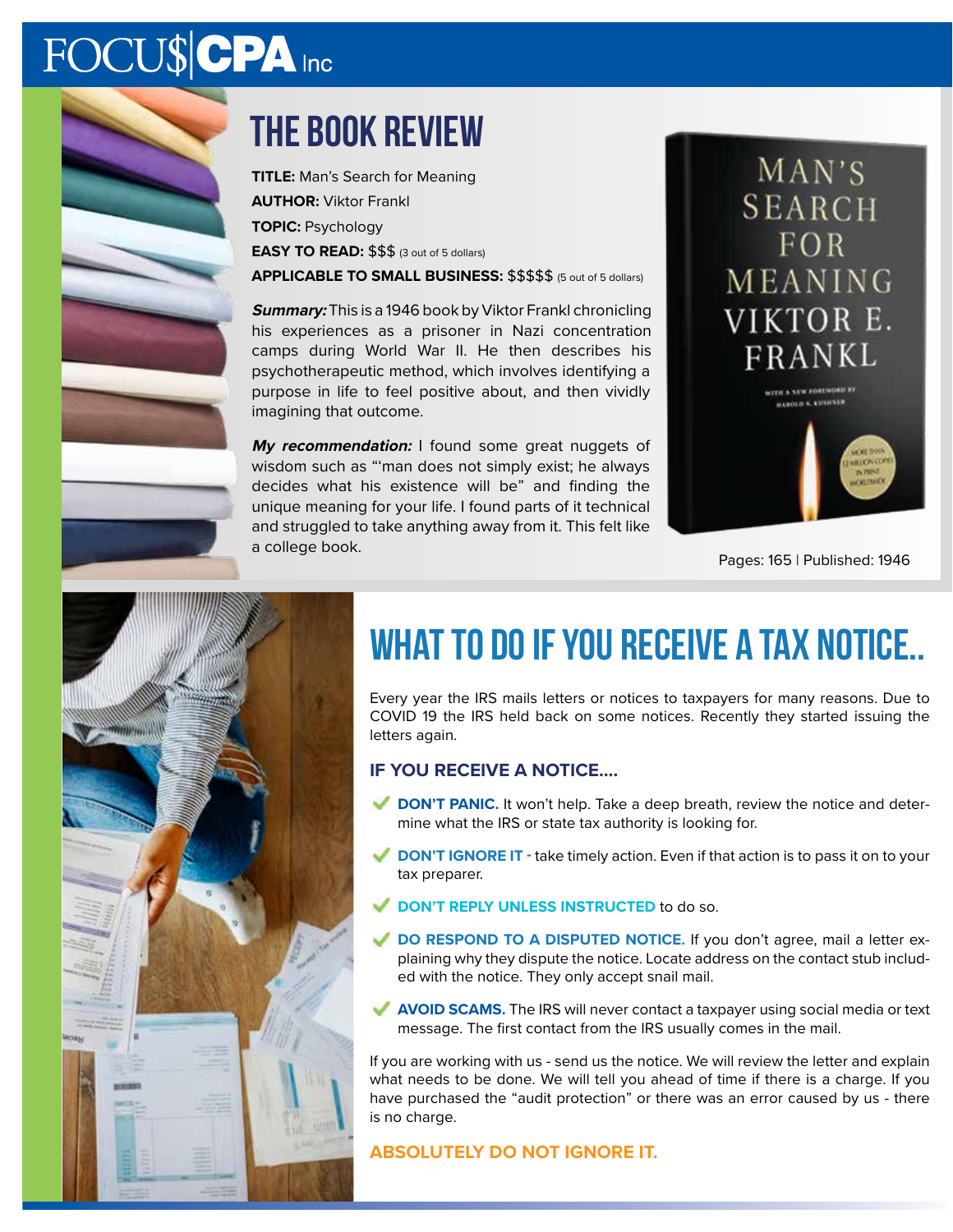

**By Mary Guldan-Lindstrom CPA**

Financial security is important for today and tomorrow. Do you dream of financial freedom? Or to live on the beach when you retire? How close are you to your dream? To find out - start with creating your own personal financial statement.

A Personal Financial Statement calculates your personal net worth. Knowing your net worth and what makes it up, will provide an insight as to how financially sound you are and how prepared you are for your future.

#### **LET'S BREAK IT DOWN INTO PARTS**

**NET CASH** available to pay your bills and cover emergencies.

 $\frac{1}{2}$   $\frac{1}{2}$   $\frac{1}{2}$   $\frac{1}{2}$   $\frac{1}{2}$ 

- checking, savings, certificates of deposit, stock accounts, etc.
- less credit card balances, lines of credit, student loan debt, taxes due, medical bills, etc.

**RETIREMENT ASSETS** intended to fund your golden years.

- Your retirement plan balances, investment accounts set aside for retirement
- Less retirement account loans
- **LIFESTYLE ASSETS** that bring your joy.
- The fair market value of your home, cabin, timeshare, vehicles, cars, collections, etc.
- Less the mortgages, vehicle loans and any other debt used to fund these items

**INVESTMENTS** to supplement current life expenses, your future retirement or cover emergencies. These items are challenging to determine their fair market value and will take time to convert into cash.

• Real estate investments, land held for investment, Alternative investments and business ownership

> • **ARE YOU INVESTING IN YOUR FUTURE?** Financial experts recommend that you invest 10% of your annual income. The idea is to create a "passive income stream" with these funds. Passive income, such as interest income, dividends, rental income and royalties, provide an income stream

> • **BUSINESS VALUE -** This is a very unique, complicated asset that comes with high risk. A personally owned business can be worth 5 times annually net earnings. Due to the complexity the safest value is the checking account balance. Many millionaires have been created from a small business. The

that does not require you to work.

• Less debt secured against these assets

Breaking it down by the type of assets that you own your financial picture will provide a clearer idea of where your wealth is and your financial health. Once you know where you stand, then you can take steps to move to where you want to be.

Now that you have built your personal financial statement here are some questions to discuss…

**• DO YOU HAVE ENOUGH CASH AVAILABLE?** If something happened do you have access to cash? Enough cash to help? The piggy bank on the bookshelf won't do it. It is recommended that you maintain 3 to 12 months of living expenses.

• **ARE YOU PREPARED FOR YOUR FUTURE?** Are you putting enough away so that you don't have to live with your kids when you can no longer work?

• **IS MOST OF YOUR FINANCIAL WORTH INVESTED IN YOUR LIFESTYLE?** This is normally the poorest type of asset, since it loses its value very quickly.

• **IS DEBT TAKING OVER?** Credit card debt, school loans, and medical bills can accumulate quickly. Do you have the discipline to pay cash for what you need today?

According to Suze Orman *"a big part of financial freedom is having your heart and mind free from worry about the what ifs of life"*. Financial freedom is a dream worth having. Start by determining where you are today.



If you need assistance or just want another opinion regarding your personal financial statement – we can help. Our staff at FOCUS CPA can assist with gathering your personal financial and create a plan to improve your financial health.

## 920-351-4842 mary@focus-cpa.com

Contact our office to set up a meeting to discuss your needs.

*"Improving the lives of small business owners"*

key issue is to cash out.